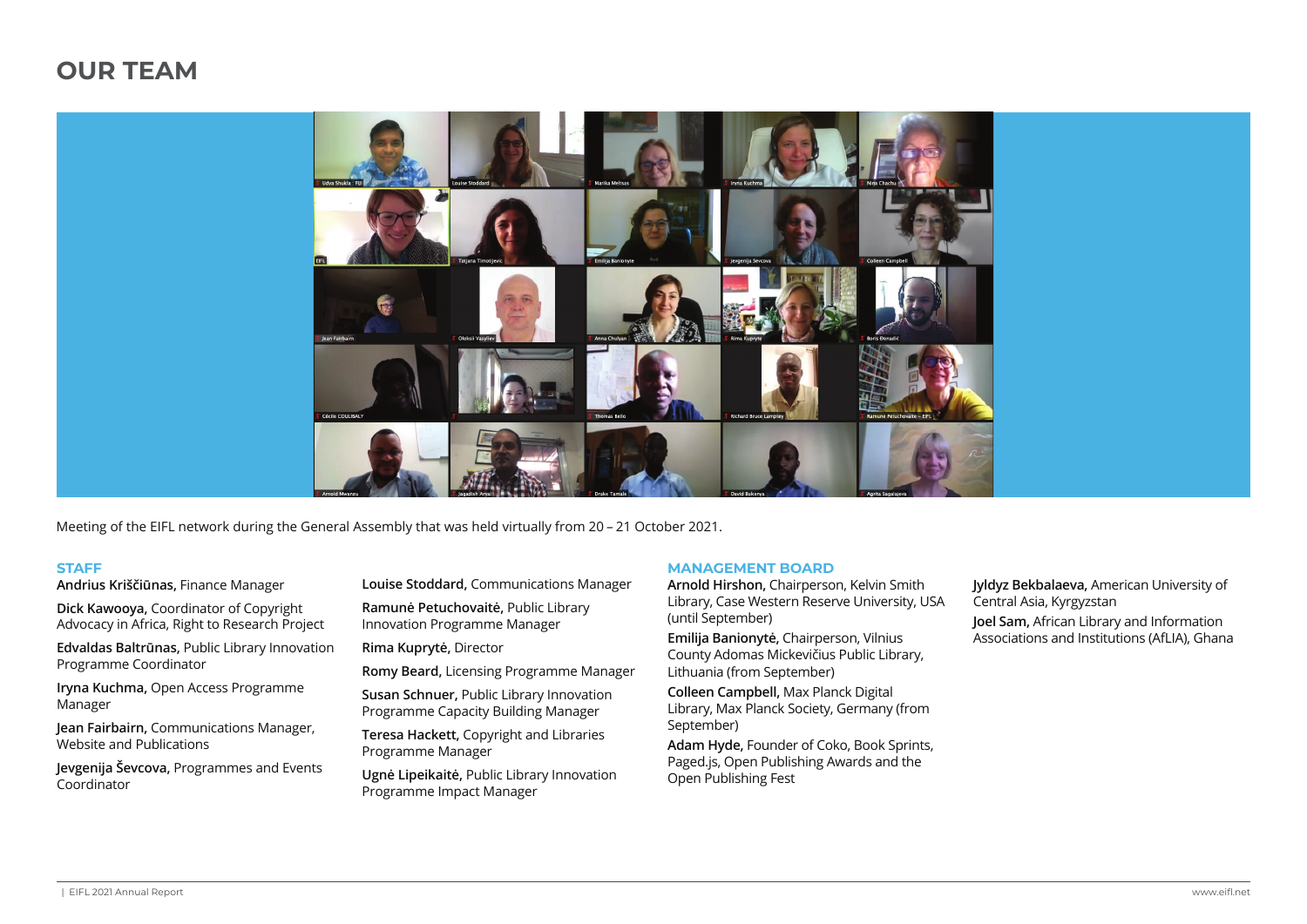# **OUR NETWORK**

EIFL partner library consortia nominate coordinators who serve as the main point of contact between EIFL's Programmes and their consortium. In their countries, they lead and facilitate activities initiated by EIFL, and have been central to our success and achievements over the years.

We would like to thank all our Country Coordinators, Licensing Coordinators, Open Access Coordinators and Copyright Coordinators for their enthusiasm and hard work in 2021.

## **ALBANIA**

# **Consortium of Albanian Libraries**

Country Coordinator: Albana Velianj Licensing Coordinators: Renata Bardhi and Mirlona Buzo Open Access Coordinator: Renata Bardhi (from February)

## **ARMENIA**

# **Digital Library Association of Armenia (DLAA)**

Country Coordinator: Anna Chulyan Licensing Coordinator: Tatevik Tamazyan (from April) Copyright Coordinator: Hasmik Galstyan Open Access Coordinator: Tigran Zakaryan

#### **AZERBAIJAN**

## **Azerbaijan Library and Information Consortium for Availability of Electronic Information (AzLIC)**

Country Coordinator: Jamila Yusifova and Iltifat Ibrahimov (from April) Licensing Coordinator: Iltifat Ibrahimov (from April)

## **BELARUS**

## **Council of Belarusian Libraries on Information Cooperation (BelCoLib)**

Country & Open Access Coordinator: Viatcheslav Britchkovski Copyright Coordinator: Viktor Pshibytko Licensing Coordinator: Mariya Domovskaja

## **BOTSWANA**

## **Botswana Libraries Consortium (BLC)**

Country & Licensing Coordinator: Naniki Maphakwane Copyright Coordinator: Khutsafalo Kadimo Open Access Coordinator: Bobana Badisang

(until March ); Poloko Ntokwane (from March)

## **CHINA**

## **Library Network of the Chinese Academy of Sciences**

Country Coordinator: Xiwen Liu Open Access & Copyright Coordinator: Kunhua Zhao

## **CONGO**

# **Consortium des Bibliothèques Académiques du Congo (COBAC)**

Country Coordinator: Eliezer Mwongane Licensing Coordinator: Jean Baptiste Unen

# **ESTONIA**

# **Consortium of Estonian Libraries Network (ELNET)**

Country & Licensing Coordinator: Marika Meltsas

Copyright Coordinator: Karmen Linask Open Access Coordinator: Elena Sipria-Mironov

#### **ETHIOPIA**

# **Consortium of Ethiopian Academic and Research Libraries (CEARL)**

Country Coordinator: Derib Erget Mamuye Copyright Coordinator: Ato Yoseph Bizuneh Licensing Coordinators: Bedassa Motuma Beyene and Derib Erget Mamuye Open Access Coordinator: Solomon Mekonnen Tekle (until March); Getnet Lemma (from March)

**FIJI**

## **Fiji Library Consortium**

Country & Licensing Coordinator: Udya Shukla

# **GEORGIA**

# **Georgian Integrated Library Information System Consortium (GILISC) 2017**

Country, Open Access & Copyright Coordinator: Nino Pavliashvili (from April) Licensing Coordinator: Marika Zhorzholiani

# **GHANA**

# **Consortium of Academic and Research Libraries in Ghana (CARLIGH)**

Country Coordinator: Richard Bruce Lamptey

Copyright Coordinator: Teresa Adu Licensing Coordinator: Mac Anthony Cobblah

Open Access Coordinator: Donyina Fokuo and Nana Tuhufo Quagraine

# **IVORY COAST**

## **Consortium des Bibliothèques de l'Enseignement Supérieur de Cote d'Ivoire (COBES-CI)**

Country & Licensing Coordinator: Cécile Coulibaly

Copyright Coordinator: Ahou Marie-Claire Allou Open Access Coordinator: Adjoh Hortense Kakpo epse Outtara

# **KENYA**

# **Kenya Libraries and Information Services Consortium (KLISC)**

Country & Licensing Coordinator: Arnold Mwanzu Copyright Coordinator: Janegrace Kinyanjui

Open Access Coordinator: George Njoroge

## **KOSOVO**

# **Consortium of Electronic Libraries in Kosovo (CELK)**

Country, Licensing & Open Access Coordinator: Bukurije Haliti

# **KYRGYZSTAN**

## **Kyrgyzstan Library Information Consortium (KLIC)**

Country Coordinator: Jyldyz Bekbalaeva Copyright & Open Access Coordinator: Safia Rafikova (until October); Tolgonai Kozhokanova (from October) Licensing Coordinator: Iryna Pak (until October); Tolgonai Kozhokanova (from October)

# **LAOS**

## **Laos Library and Information Consortium (LALIC)**

Country, Copyright & Licensing Coordinator: Sypha Phongsavath Open Access Coordinator: Sisavanh Linsavath